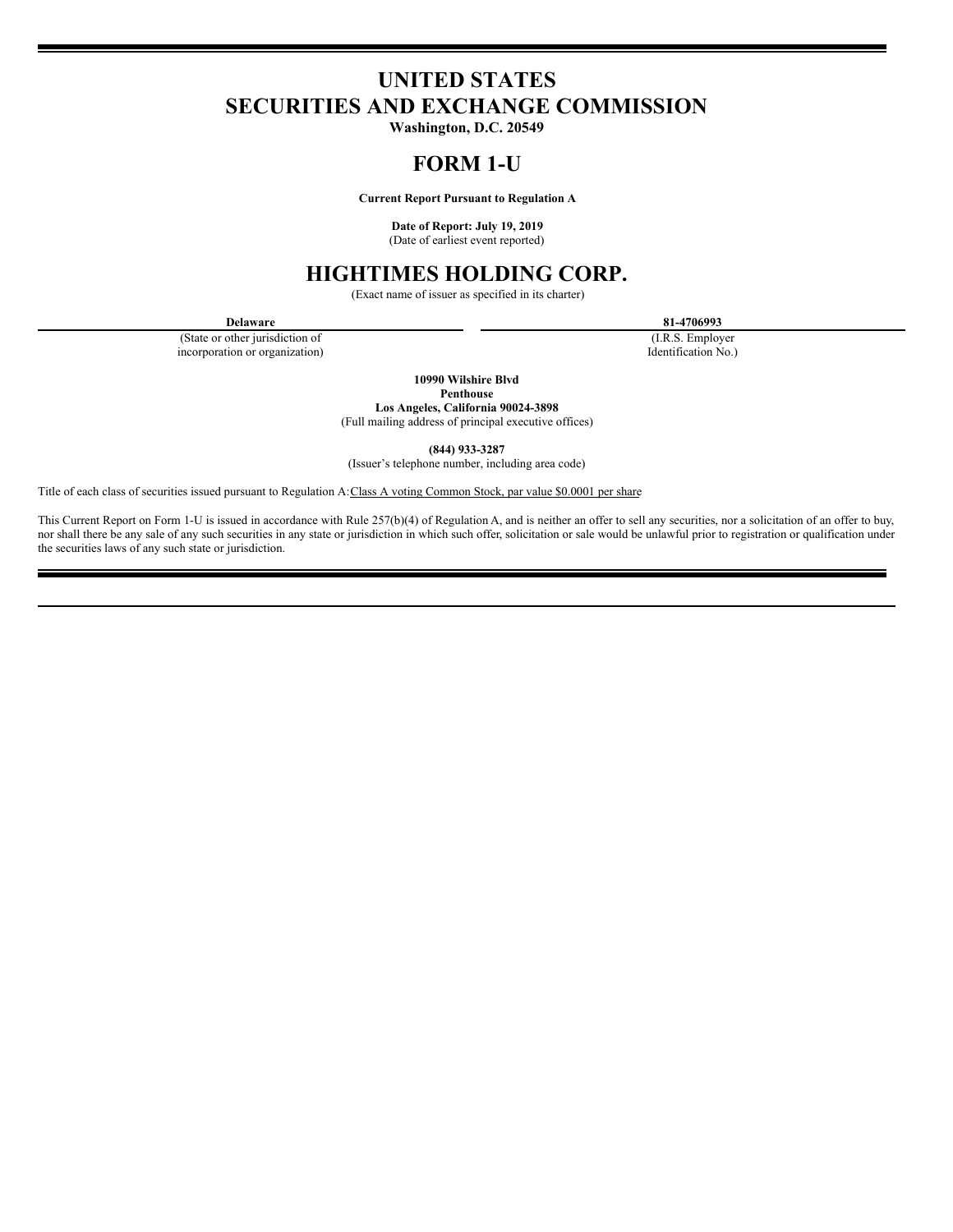## **ITEM 9. OTHER EVENTS**

### *Resignation of Colin Conway as Secretary and Director*

On July 19, 2019, Colin Conway, the secretary and a director of Hightimes Holding Corp. (the "Company"), resigned from his positions with the Company. In conjunction with his resignation, Mr. Conway entered into an agreement with the Company pursuant to which Mr. Conway (who currently owns approximately 2.1% of the outstanding Class A common stock of the Company) agreed that, if at the time the Company becomes publicly listed, other shareholders owning 1% or more of the outstanding Company common stock execute lock-up agreements, Mr. Conway will also execute a lock-up agreement with the Company pursuant to which he will not sell his shares of common stock for either a six month period or the shortest lock-up period for which other similarly situated stockholders are held., whichever period is shorter.

### *Resignation of Neil Watanabe as Chief Financial and Chief Operating Of icer*

Effective as of July 19, 2019, Neil Watanabe, the Chief Financial Officer and Chief Operating Officer of the Company , resigned from his positions with the Company. In conjunction with his resignation, the parties terminated Mr. Watanabe's prior employment agreement and the Company agreed to make a severance payment to Mr. Watanable of 4.5 month's salary (a total of \$83,850) and permit 30,000 of the restricted stock units previously granted to him to immediately vest. Mr. Watanable's resignation was to enable him to pursue other business opportunities. There were no disputes between Mr. Watanabe and the Company with respect to any financial matters or financial disclosures contained in the Company filings with the SEC.

### *Agreement with David Newberg*

As a result of the resignation of Neil Watanable, David Newberg, the current Vice President of Finance was also named Interim Chief Financial Officer of the Company. On June 24, 2019, Mr. Newberg entered into a two year employment agreement with the Company, terminable by either party after six months. Under the terms of his agreement, Mr. Newberg receives a salary of \$225,000 per annum, subject to increase to \$250,000 per annum if the Company raises an additional \$10,000,000 of financing. In addition, the agreement provides that Mr. Newberg would receive (in addition to his existing stock options) an additional 250,000 stock options, of which 150,000 options will vest in the event and at such time as the Company obtains an additional \$10,000,000 of financing and has its common stock quoted or listed for trading on the OTCQX Market or other national securities exchange, included the Nasdaq Capital Market, and an additional 100,000 options will vest on a monthly basis over the remaining two year term of the agreement assuming that Mr. Newberg continues to be employed by the Company during such period.

A copy of the agreement between the Company and Mr. Newberg is attached as an exhibit to this Form 1-U.

$$
2 -
$$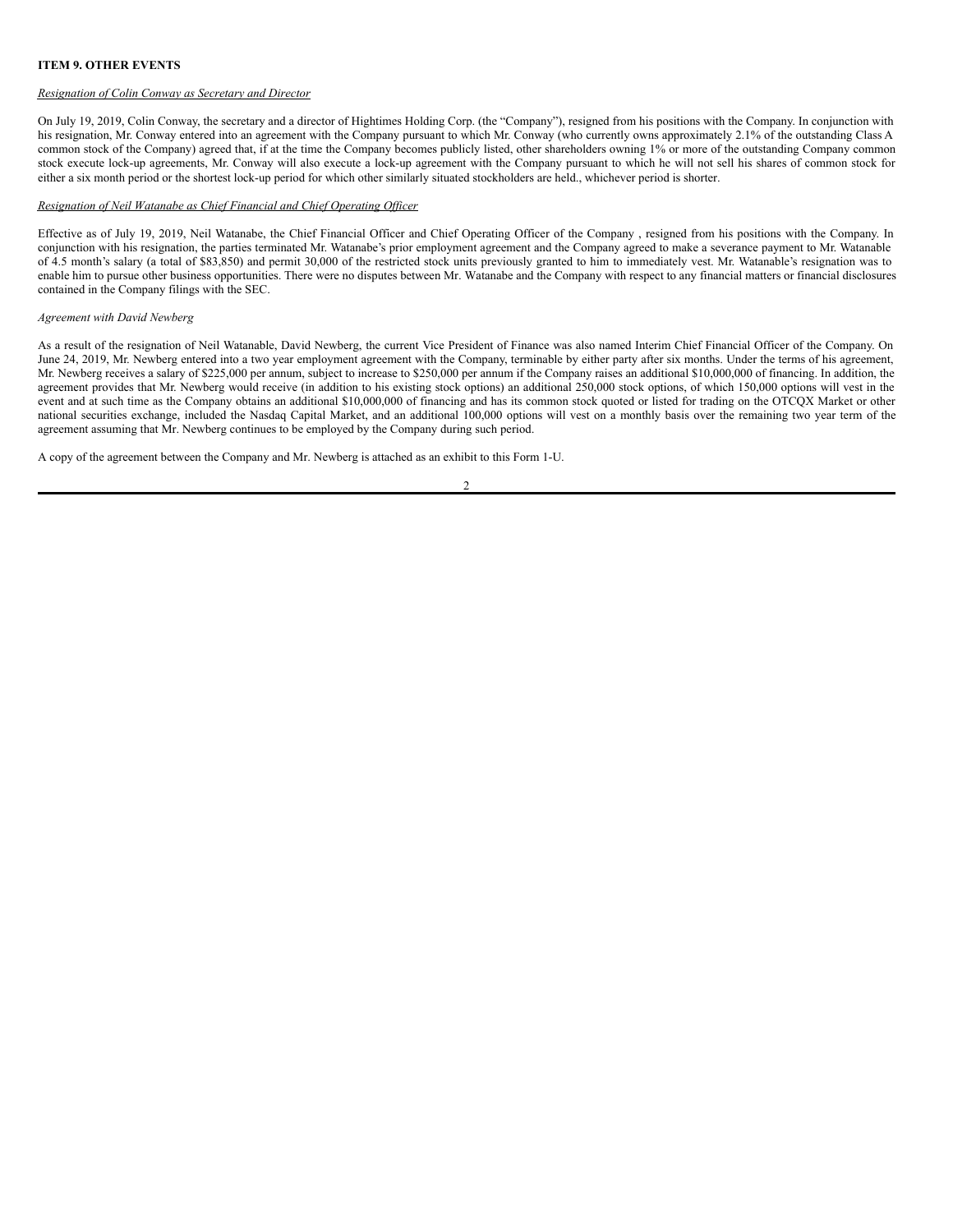## **SIGNATURES**

Pursuant to the requirements of Regulation A, the issuer has duly caused this report to be signed on its behalf by the undersigned, thereunto duly authorized.

## **Hightimes Holding Corp.** a Delaware corporation

By: */s/ Adam E. Levin*

Name: Adam E. Levin Its: Executive Chairman of the Board Date: July 29, 2019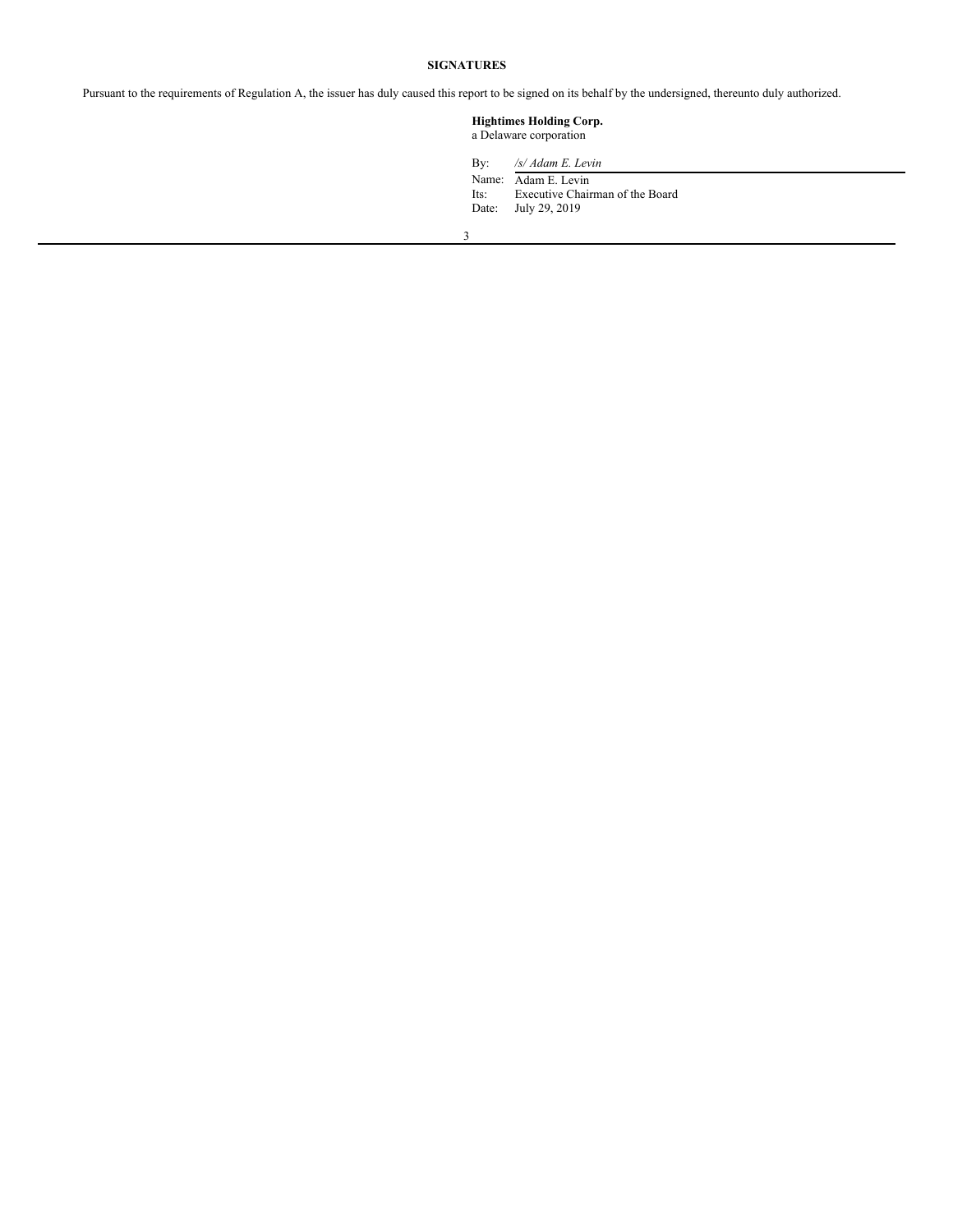## **Index to Exhibits**

| Exhibit No. | <b>Description</b>                              |
|-------------|-------------------------------------------------|
| 6.1         | Employment letter agreement with David Newberg. |
|             |                                                 |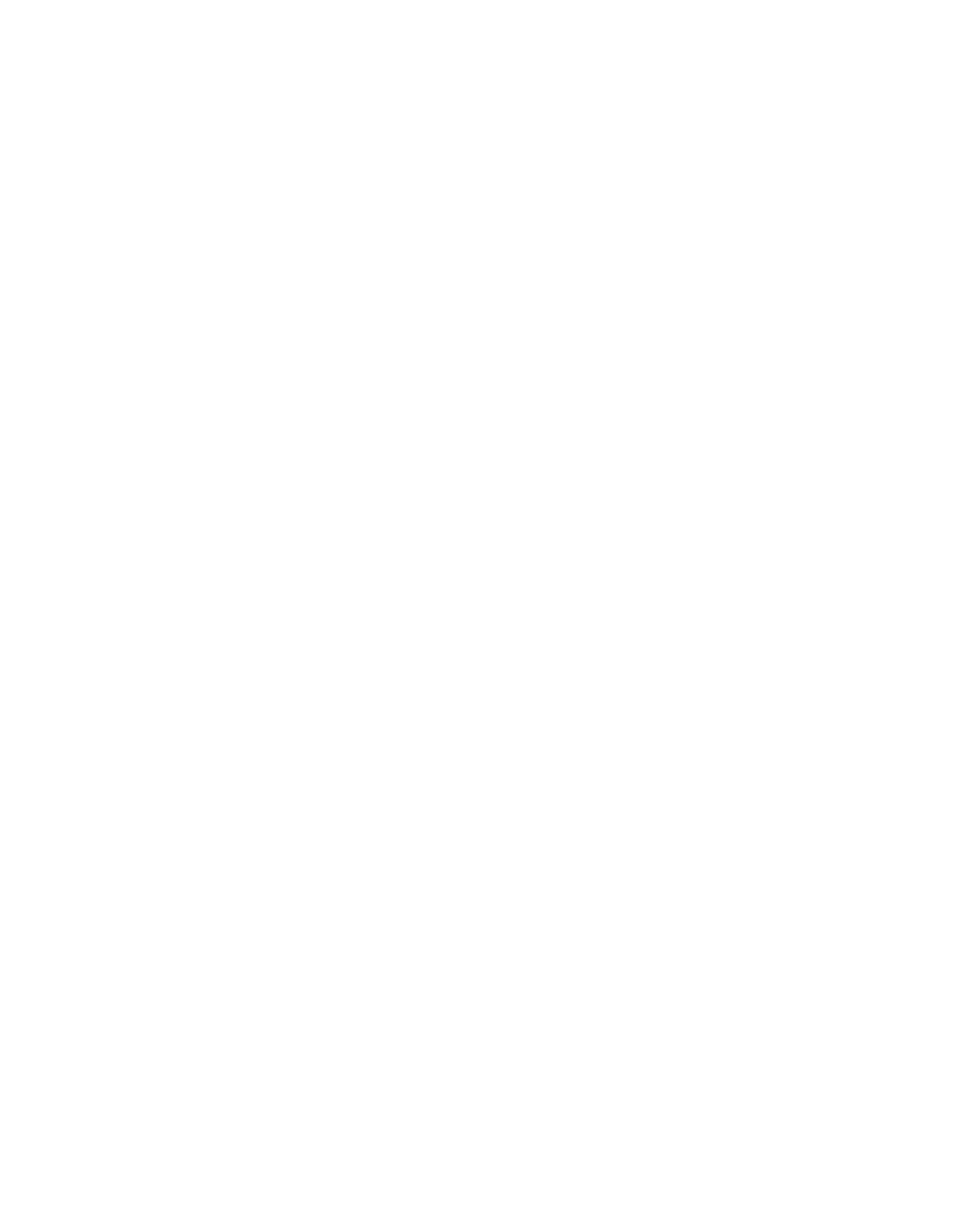# **Hightimes Holding Corp**

a Delaware Corporation

David Newberg July 24, 2019 dhrhino@gmail.com

#### Employment Offer Letter

On behalf of Hightimes Holdings Corp (the "Company") I am pleased to extend you an offer of employment as VP of Finance/ Interim CFO of Hightimes Holding Corp, the terms and conditions of which are set forth below in this letter. Please review and indicate your acceptance of these terms by signing below where indicated and returning a signed copy of this letter agreement to the Company by end of the day on July  $26^{th}$ , 2019.

**Employment Start Date:** Your employment will begin effective immediately upon your acceptance of this agreement.

**Employment Term**: The term of your employment will be for a period of two (2) years, commencing, as of the date of your acceptance of this agreement (the Comencement Date"). Notwithstanding the foregoing, either you or the Company may terminate your employment and this agreement, for any reason or no reason, with or without cause, upon ten (10) days prior written notice, at any time following six (6) months from the commencement date. Unless sooner terminated as set forth above, such two (2) year period is referred to as the "Term" of this agreement.

**Compensation:** Your position is classified as Salaried and based on an annual salary of Two-Hundred Twenty-Five Thousand Dollars (\$225,000). Your salary shall be increased to \$250,000 once the company raises a minimum of \$10,000,000 of new equity which is expected to occur within the first 90-120 days of your employment.

**Job Title, Duties and Workplace:** Your title will be VP of Finance/ Interim Chief Financial Officer and you will report directly to the Chief Executive Officer. We mutually agree that in connection with the performance of your duties you shall, among other things, assist the Company in (a) completion of its regulation A+ offering, (b) obtaining additional financing of not less than \$10,000,000, (c) making settlements with various creditors, and (d) commencing the quotation or trading of Company common stock on the OTCQX Market or other national securities exchange (collectively, the "Employment Goals").

The Company reserves the right to change your direct report and assign other or additional duties or modify duties from time to time.

Your primary work location will be at our 10990 Wilshire Blvd, Los Angeles, CA 90024. The Company may at any time move this position's primary work location to a location within a 10-mile radius of its respective Los Angeles office. Your working hours will be flexible to enable you to accommodate family needs; provided, that your entire business and professional time will be devoted to the Company.

> Hightimes Holding Corp Corporate Office: 10990 Wilshire Blvd, Penthouse, Los Angeles, California 90024 Phone 310.943.5963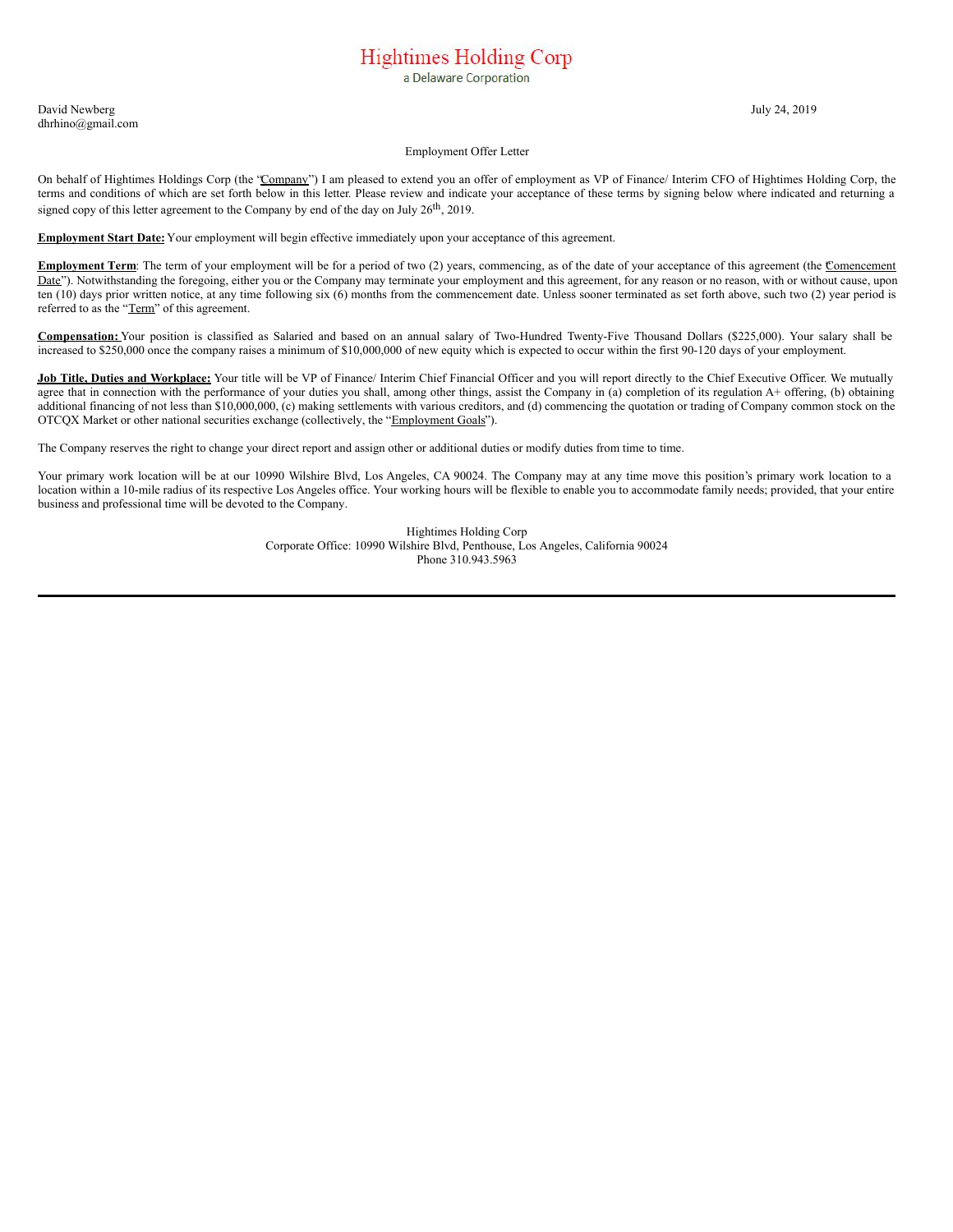# <span id="page-6-0"></span>**Hightimes Holding Corp**

a Delaware Corporation

**Employee Benefits:** As a full-time employee, you have the opportunity to participate, according to the terms of the respective plans, in all employee benefits. All benefit plans are subject to change and the company reserves the right to modify, change providers, add or eliminate benefits at any time.

**Vacation Time, Holidays, and Sick Leave:** Company provides an annual vacation entitlement of 10 days, calculated on a monthly basis; with an increase to 12 days upon completion of two years of service and 15 days upon completion of five years and 20 days upon completion of 10 years of service subject to maximum caps as outlined in the Employee Handbook. In addition to this annual vacation accrual, Company grants 7 days of sick leave and standard paid holidays as announced each year.

**Stock Options**: You shall be eligible to receive options to purchase shares of voting Class A Common Stock of the Company, all in accordance with the terms and conditions set forth in the Company's current Equity Compensation Plan. In such connection, and in addition to the 77,243 options previously granted (the "Prior Options"), you shall be eligible for an option grant of up to 250,000 additional shares of Class A common stock (the "Additional Options"). The exercise price of the Additional Options will be determined on the day the grants are approved by the board; which approval the Company will seek to obtain on or before July 31, 2019. The Additional Options as well as the Prior Options (collectively, the "Options") shall vest as follows: (a) all Prior Options and 150,000 of the Additional Options shall vest immediately upon the successful completion of all of the above referenced Employment Goals, and (b) if and for so long following the initial six (6) months of the Term that the parties agree to continue this Agreement, an additional 100,000 Additional Options shall vest over the remaining Term in equal monthly installments, commencing the month following the date that the Employment Goals shall have been achieved. In the event this agreement shall be terminated prior to the expiration of the two (2) year term, all unvested Options shall immediately terminate. All vested Options may be exercised within five (5) years from the date of initial grant.

David, we are very happy to have you continue with the Company. Please feel free to reach out to me with any questions you may have. Please confirm your agreement with this agreement in the space provided below.

#### *Signature page follows*

Hightimes Holding Corp Corporate Office: 10990 Wilshire Blvd, Penthouse, Los Angeles, California 90024 Phone 310.943.5963